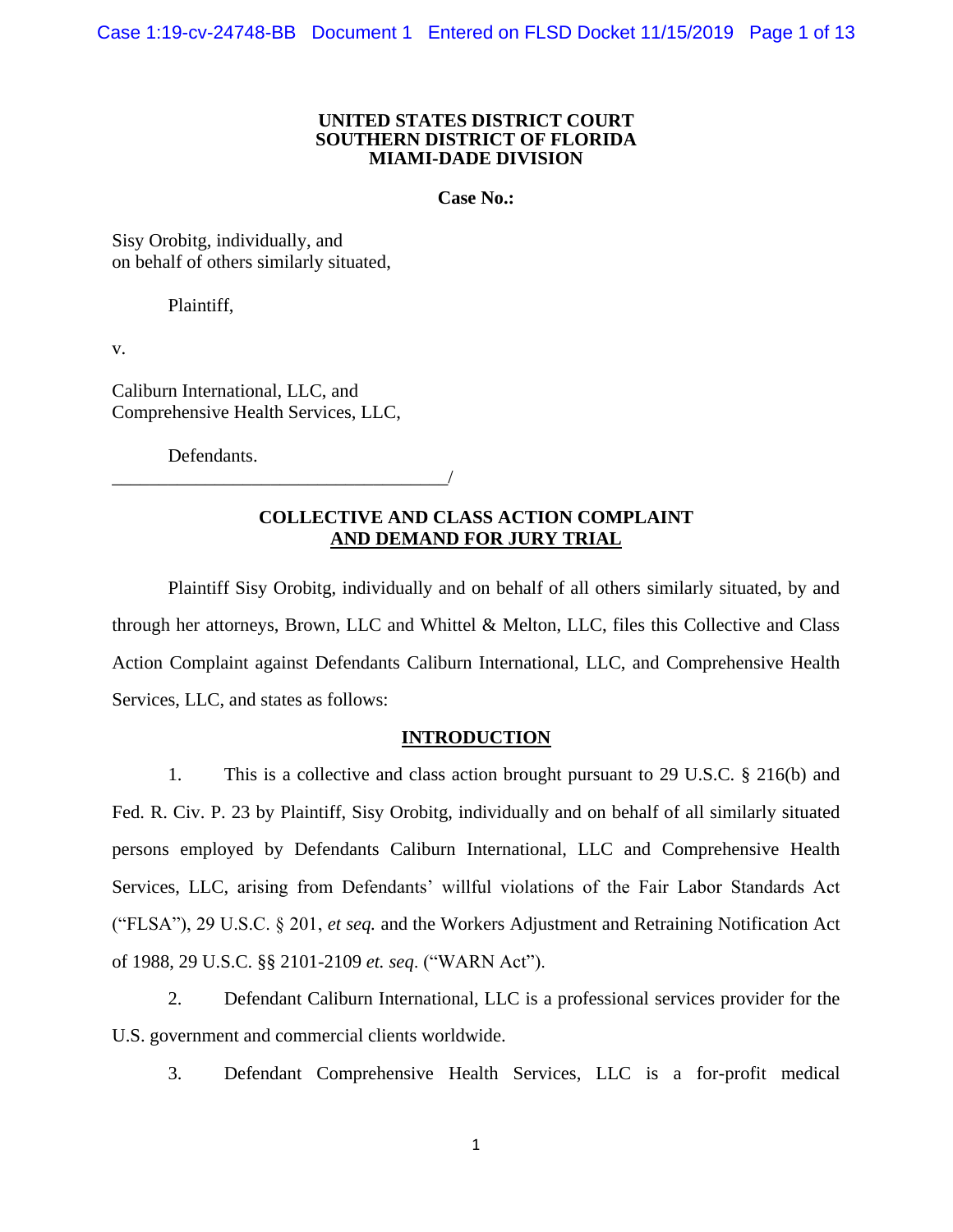management services provider that contracts with the United States federal government. It is a wholly owned subsidiary of Caliburn International, LLC.

4. Defendants operate Homestead Temporary Shelter for Unaccompanied Children located in Homestead, Florida, which is the largest and only for-profit shelter for unaccompanied migrant children in the United States.

5. Count I is brought under the FLSA, individually and as a collective action pursuant to 29 U.S.C. § 216(b), on behalf of all persons who worked as hourly-paid employees at Defendants' child detention shelter in Homestead, Florida at any time within the period of the three (3) years prior to the commencement of this action through the date of judgment (the "FLSA Collective"), and seeks relief for Defendants' failure to pay Plaintiff and the other FLSA Collective members for hours worked before and after their scheduled shifts and/or during their meal breaks in excess of forty (40) in a workweek, in violation of the FLSA's overtime provisions. *See* 29 U.S.C. § 207(a)(1).

6. Count II is brought under the WARN Act, individually and as a class action pursuant to Fed. R. Civ. P. 23 on behalf of all persons employed by Defendants at its child detention shelter in Homestead, Florida who were laid off by Defendants in August and October 2019 (the "WARN Act Class"), and seeks relief for Defendants' mass layoff of employees without providing them at least sixty (60) days advance notice, in violation of the WARN Act.

### **JURISDICTION AND VENUE**

7. This Court has subject-matter jurisdiction over Plaintiff's WARN Act and FLSA claims pursuant to 28 U.S.C. § 1331 because Plaintiff's claims raise a federal question under 29 U.S.C. § 201, *et seq.*

8. Additionally, this Court has jurisdiction over Plaintiff's collective action FLSA claim pursuant to 29 U.S.C.  $\S 216(b)$ , which provides that suit under the FLSA "may be maintained against any employer . . . in any Federal or State court of competent jurisdiction."

9. The court has personal jurisdiction over Defendant Comprehensive Health Services, LLC because Defendant is headquartered in Florida.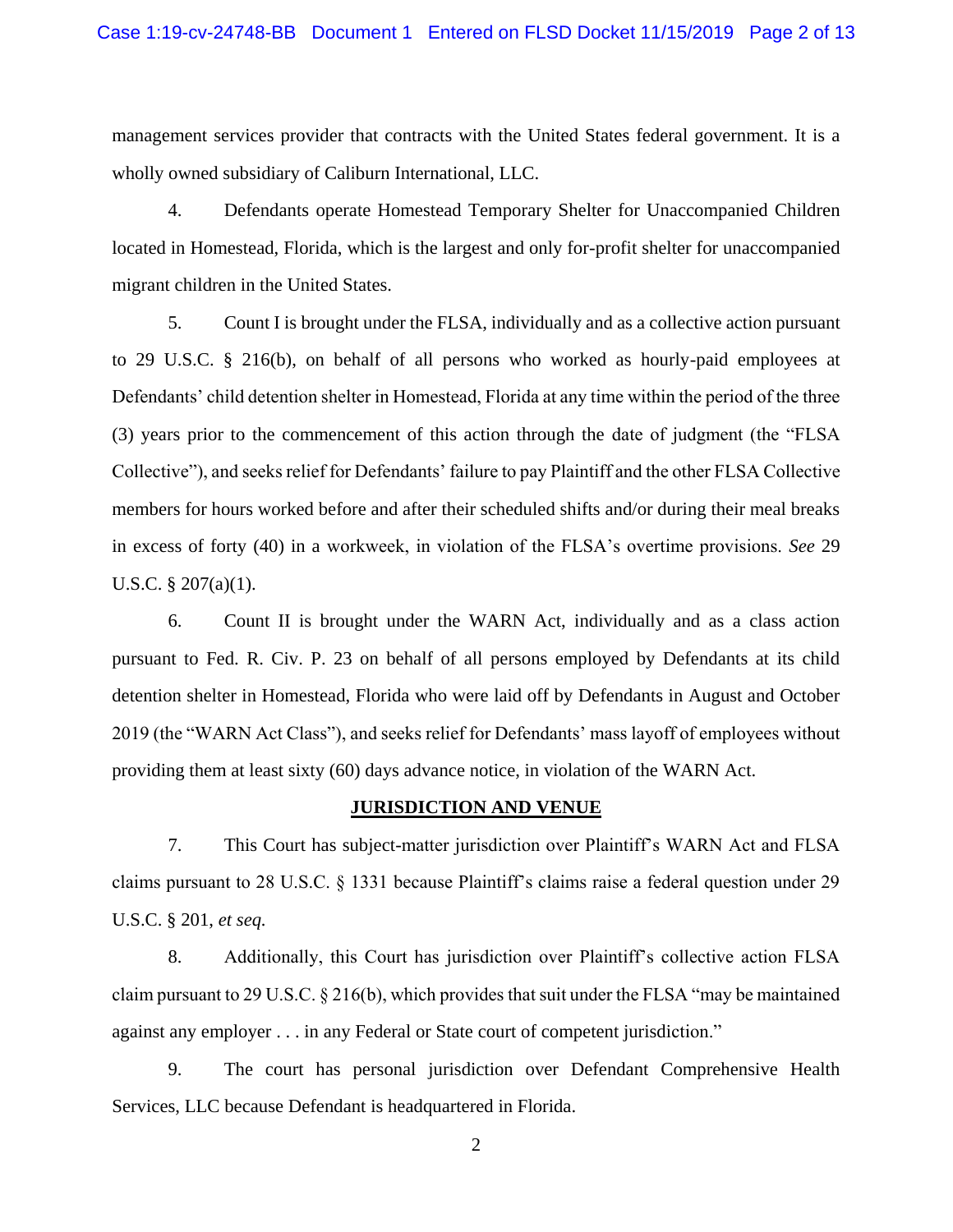10. This Court has personal jurisdiction over Defendant Caliburn International, LLC because Defendant does business within the state of Florida and maintains systematic and continuous contacts with the State of Florida, from which Plaintiff's claims arise.

11. Venue is proper in this District pursuant to 28 U.S.C. § 1391(b)(2) because a substantial part of the events or omissions giving rise to the claim occurred in this District.

#### **PARTIES**

12. Plaintiff SISY OROBITG is a resident of Naranja, Florida in Miami-Dade County.

13. Plaintiff worked for Defendants as an hourly-paid case manager from approximately December 2018 through approximately October 25, 2019 in Defendants' Homestead, Florida child detention center.

14. Plaintiff has signed a consent form to join this lawsuit, which is attached as *Exhibit 1*.

15. Defendant Comprehensive Health Services, LLC has a principal business address of 8600 ASTRONAUT BLVD, CAPE CANAVERAL, FL 32920 and registered agent CORPORATION SERVICE COMPANY at 1201 HAYS STREET, TALLAHASSEE, FL 32301.

16. Defendant Caliburn International, LLC is headquartered in Virginia and has a principal business office at 10701 PARKRIDGE BLVD STE 200, RESTON, VA 20191.

17. Defendant Caliburn International, LLC's registered agent for service of process in Virginia is CORPORATION SERVICE COMPANY at 100 SHOCKOE SLIP 2ND FLR, RICHMOND, VA 23219.

### **FACTUAL ALLEGATIONS**

## **Defendants Violated the FLSA**

18. Defendants jointly employed Plaintiff and other members of the FLSA Collective and classified them as hourly-paid, non-exempt employees, and have not guaranteed them any minimum weekly salaries.

19. Defendants utilized a system called Easy Clocking, which reflects hourly-paid employees' clock-in and clock-out times.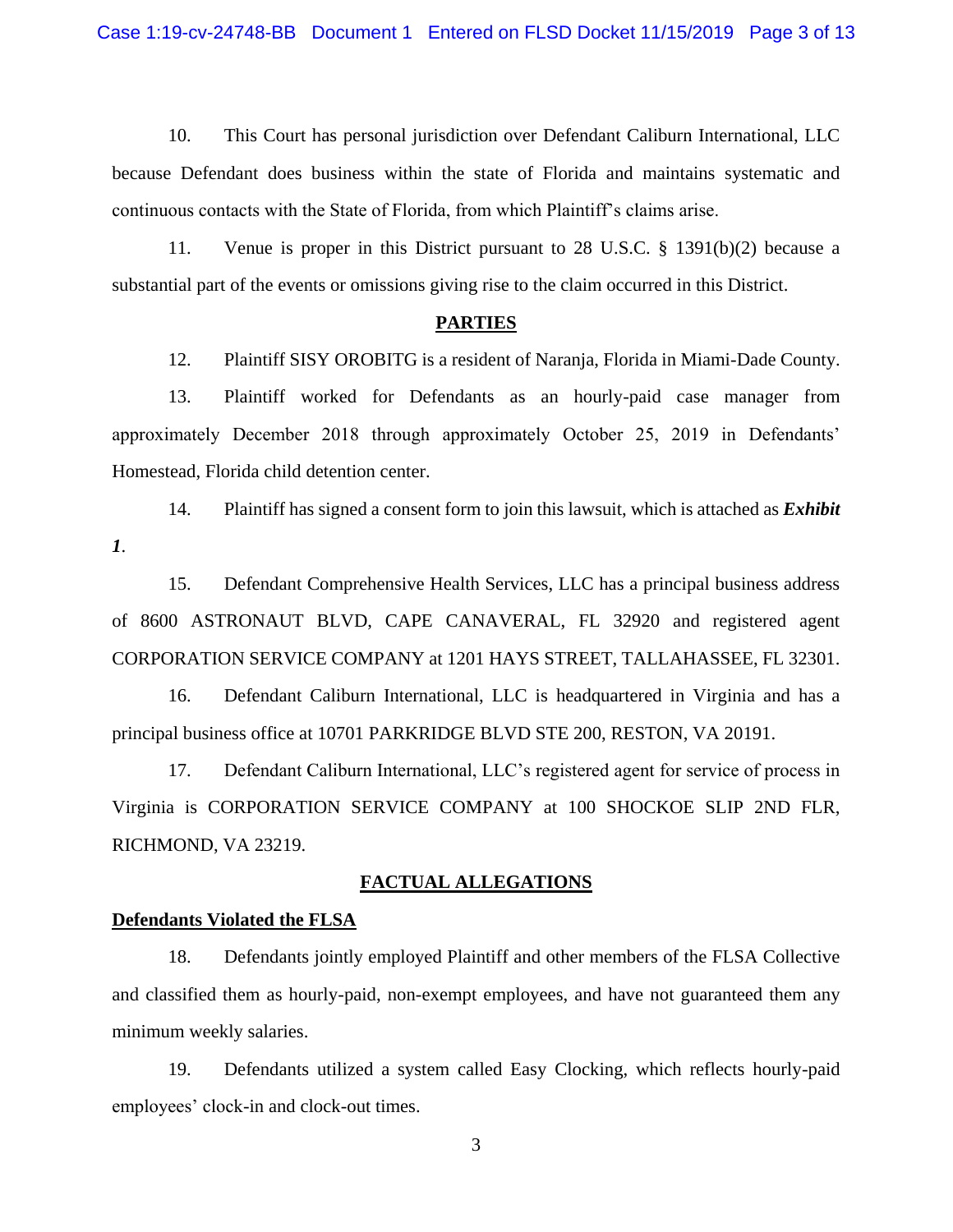20. Defendants utilized another timekeeping system called Deltek, which reflects the time for which hourly-paid employees will be compensated.

21. Easy Clocking time is transferred into Deltek and approved by Defendants' management before it is paid.

22. Defendants maintained a common policy of prohibiting hourly-paid employees from being "clocked in" before and after their scheduled shifts, and/or during their meal breaks, regardless of whether they were working during such times.

23. As a result, hourly-paid employees regularly worked "off the clock" before and after their scheduled shifts, and/or during their meal breaks, and were not paid for such work.

24. When hourly-paid employees clocked in before and after their scheduled shifts, and/or during their meal breaks, their time records would be altered to reflect 40 hours before being approved in Deltek.

25. In many weeks, the work hourly-paid employees performed before and after their scheduled shifts and/or during their meal breaks occurred in excess of forty (40) hours in a workweek, and thus should have been compensated at time-and-a-half of their regular rates of pay, but were not.

26. Defendants knew that hourly-paid employees were working before and after their scheduled shifts, and/or during their meal breaks, but failed to compensate them for such time.

## **Defendants Violated the WARN Act**

27. In August 2019, Defendants laid off over 2,000 full-time employees at its Homestead, Florida shelter.

28. Over the course of October 29, 2019 to November 1, 2019, Defendants laid off another approximately 2,000 full-time employees at its Homestead, Florida shelter, including Plaintiff, in anticipation of closing the shelter on November 30, 2019 due to the federal government not renewing its contract with Defendants.

29. The employees Defendants laid off over the course of October 29, 2019 to November 1, 2019 amounted to nearly all of the shelter's remaining full-time employees.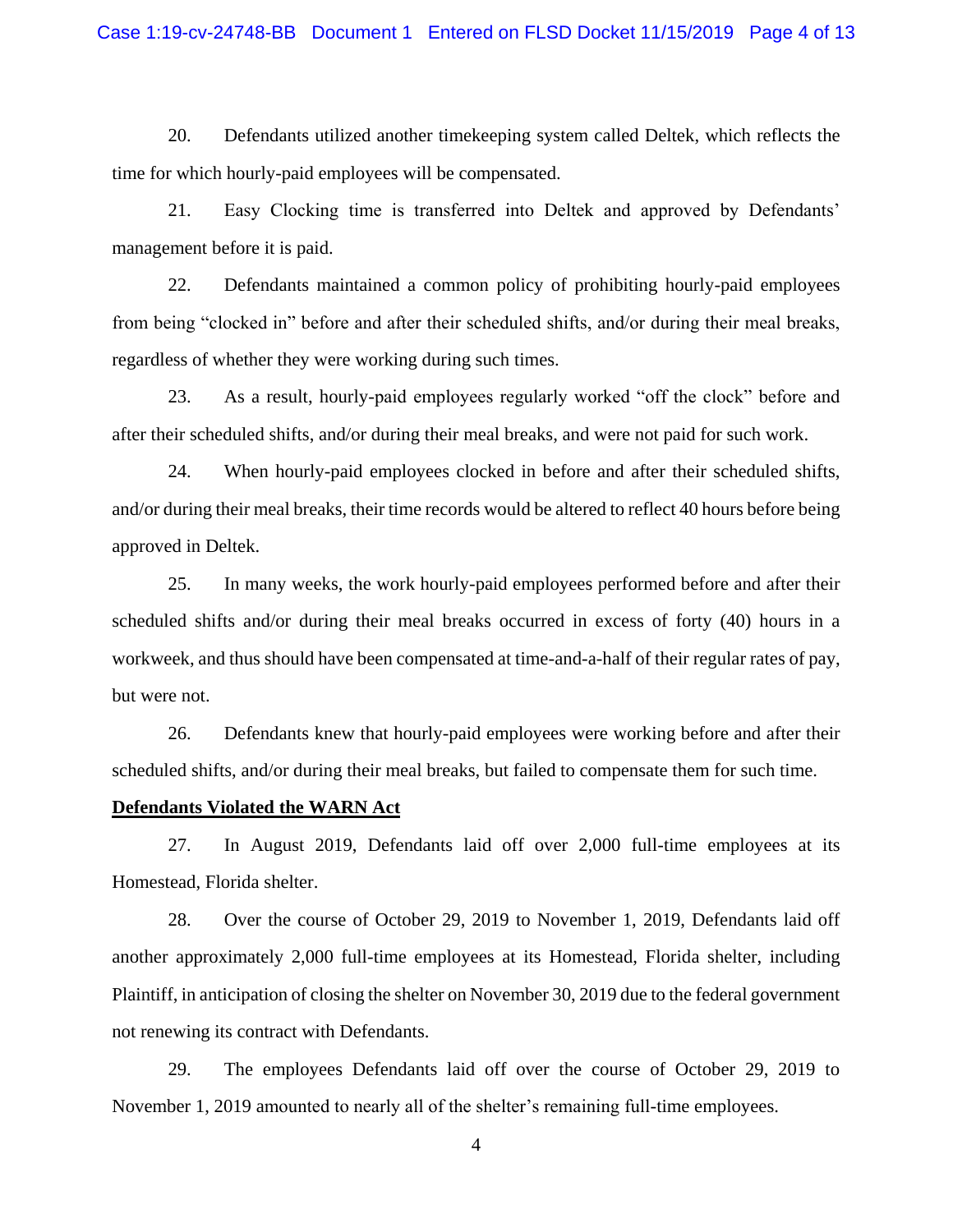#### Case 1:19-cv-24748-BB Document 1 Entered on FLSD Docket 11/15/2019 Page 5 of 13

30. The laid-off employees were entitled to receive 60 days advance written notice under the WARN Act from the Defendants.

31. Defendants failed to give the employees notice at least sixty (60) days prior laying them off, in violation of the WARN Act.

32. Defendants failed to pay Plaintiff and the other laid-off employees their respective wages, salary, commissions, bonuses, accrued holiday pay vacation which would have accrued for sixty  $(60)$  days following their respective layoffs without notice and failed to make  $401(k)$ contributions and provide them with health insurance coverage and other employee benefits.

## **COLLECTIVE ACTION ALLEGATIONS**

33. Plaintiff brings this action pursuant to 29 U.S.C. § 216(b) of the FLSA on her own behalf and on behalf of the FLSA Collective, defined as:

> *All persons who worked as hourly-paid employees at Defendants' Homestead, Florida shelter at any time within the period of the three (3) years prior to the commencement of this action through the date of judgment.*

Plaintiff reserves the right to amend this definition as necessary.

34. With respect to the claims set herein, a collective action under the FLSA is appropriate because the employees described above are "similarly situated" to Plaintiff under 29 U.S.C. § 216(b). The class of employees on behalf of whom Plaintiff brings this collective action are similarly situated because: (a) they have been or are employed in the same or similar positions; (b) they were or are subject to the same or similar unlawful practices, policy, or plan; and (c) their claims are based upon the same factual and legal theories.

35. The employment relationships between Defendants and every FLSA Collective member are the same and differ only by name, location, and rate of pay. The key issues are the same for every FLSA Collective member, such as:

- a. Whether the FLSA Collective members spent time working pre-shift;
- b. Whether the FLSA Collective members spent time working post-shift;
- c. Whether the FLSA Collective members spent time working during their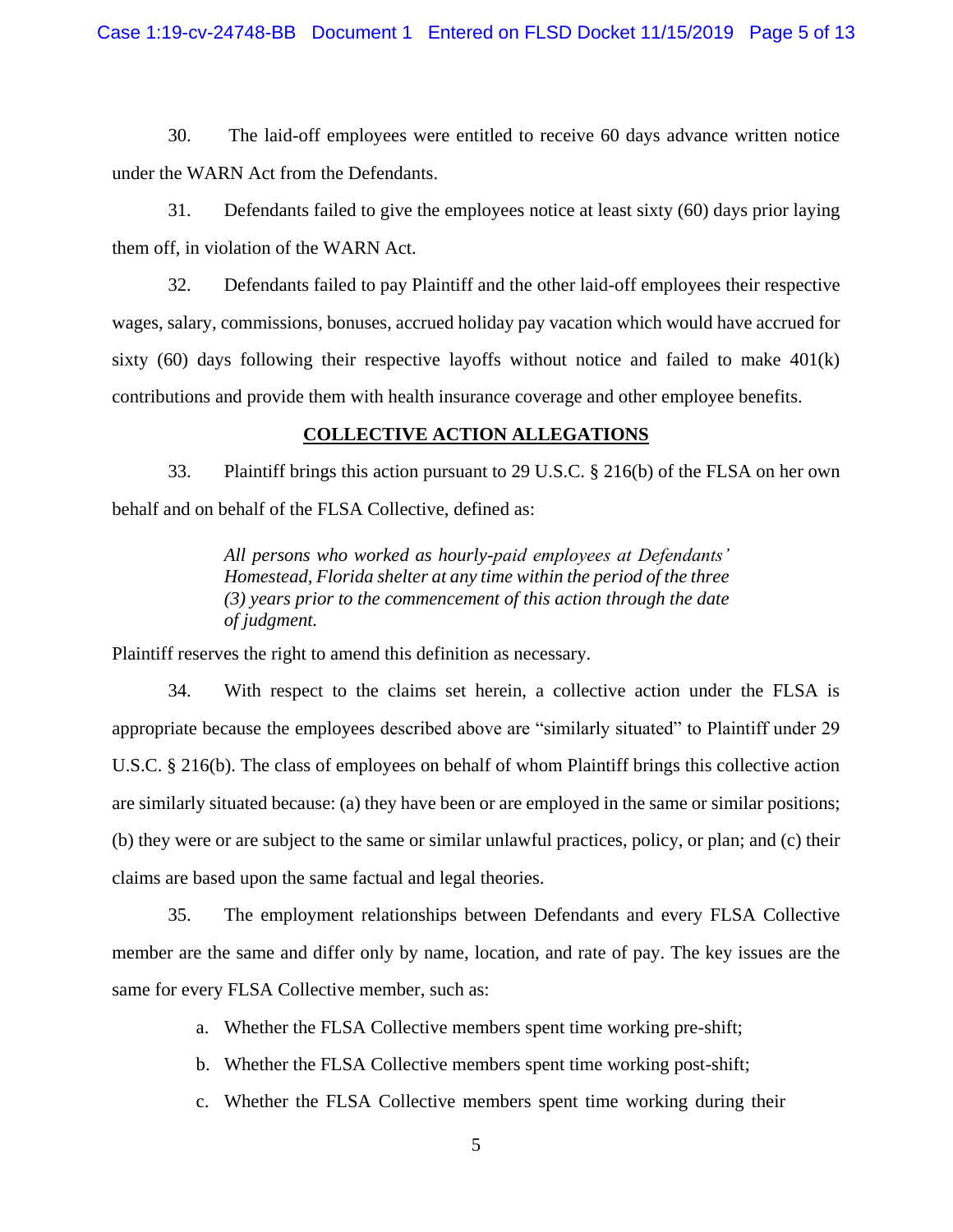meal breaks;

- d. Whether Defendants maintained a policy or practice of failing to pay FLSA Collective members for time spent working before and/or after their shifts and/or during their meal breaks;
- e. Whether Defendants failed to pay FLSA Collective members time and a half for all hours they worked over 40 in a workweek.
- f. Whether Defendants' violations of the FLSA were willful and/or in good faith.

36. Plaintiff estimates the FLSA Collective, including both current and former employees over the relevant period, will include several thousand members. The precise number of FLSA Collective members should be readily available from a review of Defendants' personnel and payroll records.

## **RULE 23 CLASS ACTION ALLEGATIONS**

37. Plaintiff brings her WARN Act claims as a class action pursuant to Fed R. Civ. P. 23(b)(2) and (b)(3) on her own behalf and on behalf of the WARN Act Class, defined as:

> *All persons who suffered a loss of employment as part of any mass layoff and/or plant closing conducted by Defendant(s) at any time within the applicable statutory period.*

Plaintiff reserves the right to amend this definition as necessary.

38. The members of the WARN Act Class are so numerous that joinder of all class members in this case would be impractical. Plaintiff reasonably estimates that there are several thousand members of each of the WARN Act Class. Class members should be easy to identify from Defendants' computer systems and electronic payroll and personnel records.

39. There is a well-defined community of interest among members of the WARN Act Class and common questions of law and fact predominate in this action over any questions affecting individual members of the classes. These common legal and factual questions, include, but are not limited to, the following: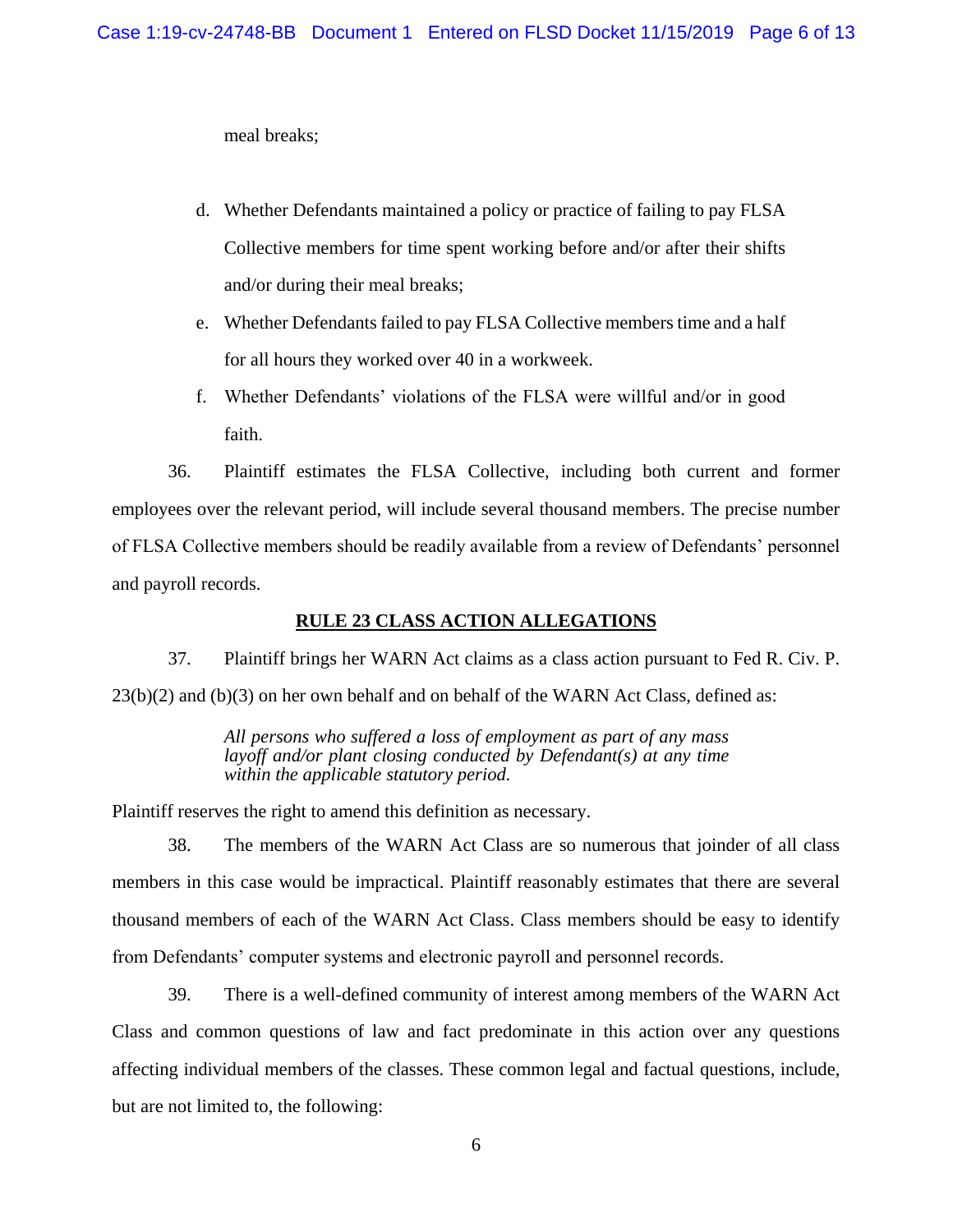- a. Whether Defendants' layoff of WARN Act Class members in August 2019 and October 2019 qualify as a "mass layoff" and/or "plant closing" under the WARN Act;
- b. Whether Defendants provided WARN Act Class members written notice that complied with the requirements of the WARN Act.

40. Plaintiff's claims are typical of those of the members of the WARN Act Class in that she and all other class members suffered damages as a direct and proximate result of the Defendants' common and systemic payroll policies and practices. Plaintiff's claims arise from the same policies, practices, promises and course of conduct as all other WARN Act Class members' claims and her legal theories are based on the same legal theories underlying the claims of all other members.

41. Plaintiff will fully and adequately protect the interests of the WARN Act Class and has retained counsel who are qualified and experienced in the prosecution of WARN Act and wage and hour class actions. Neither Plaintiff nor her counsel has interests that are contrary to, or conflicting with, the interests of the WARN Act Class.

42. A class action is superior to other available methods for the fair and efficient adjudication of this controversy, because, *inter alia*, it is economically infeasible for class members to prosecute individual actions of their own given the relatively small amount of damages at stake for each individual along with the fear of reprisal by their employer. Prosecution of this case as a Rule 23 Class action will also eliminate the possibility of duplicative lawsuits being filed in state and federal courts throughout the nation.

43. This case will be manageable as a Rule 23 Class action. Plaintiff and her counsel know of no unusual difficulties in this case and Defendants have advanced, networked computer and payroll systems that will allow the class, wage, and damages issues in this case to be resolved with relative ease.

44. Because the elements of Rule 23(b)(3) are satisfied in this case, class certification is appropriate. *Shady Grove Orthopedic Assoc., P.A. v. Allstate Ins. Co.*, 559 U.S. 393; 130 S. Ct.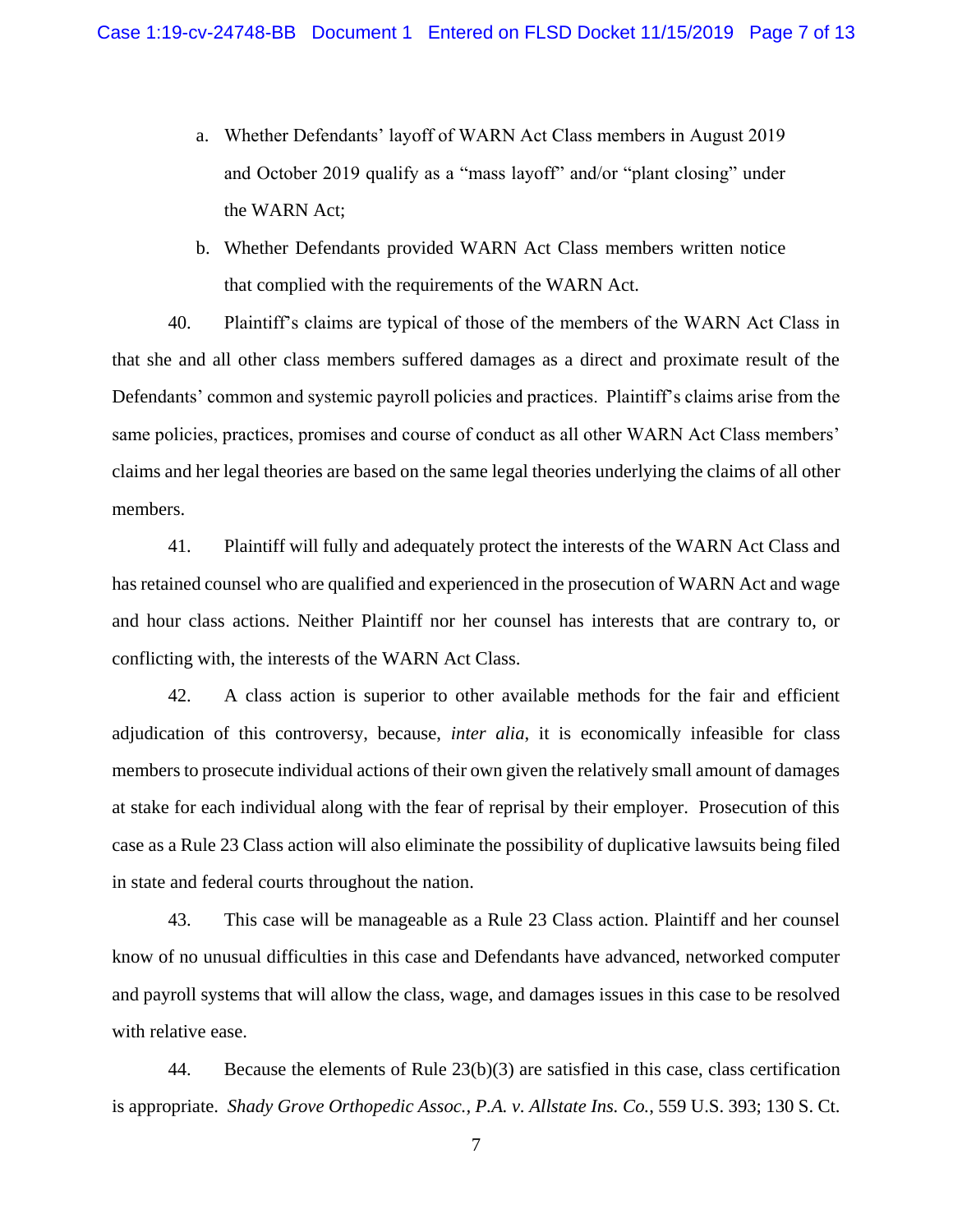1431, 1437 (2010) ("[b]y its terms [Rule 23] creates a categorical rule entitling a plaintiff whose suit meets the specified criteria to pursue his claim as a class action").

45. Because Defendants acted and refused to act on grounds that apply generally to the Rule 23 Class and declaratory relief is appropriate in this case with respect to the Rule 23 Class as a whole, class certification pursuant to Rule 23(b)(2) is also appropriate.

# **COUNT I (Brought Individually and as a Collective Action Under 29 U.S.C. § 216(b)) Violation of the Fair Labor Standards Act, 29 U.S.C. § 201,** *et seq***. FAILURE TO PAY OVERTIME**

- 46. Plaintiff re-alleges and incorporates all previous paragraphs herein.
- 47. 29 U.S.C. § 207(a)(1) provides:

[N]o employer shall employ any of his employees who in any workweek is engaged in commerce or in the production of goods for commerce, or is employed in an enterprise engaged in commerce or in the production of goods for commerce, for a workweek longer than forty hours unless such employee receives compensation for his employment in excess of the hours above specified at a rate not less than one and one-half times the regular rate at which he is employed.

48. 29 CFR § 785.19(a) provides, in part:

Bona fide meal periods are not worktime. Bona fide meal periods do not include coffee breaks or time for snacks. These are rest periods. The employee must be completely relieved from duty for the purposes of eating regular meals. Ordinarily 30 minutes or more is long enough for a bona fide meal period. A shorter period may be long enough under special conditions. The employee is not relieved if he is required to perform any duties, whether active or inactive, while eating. For example, an office employee who is required to eat at his desk or a factory worker who is required to be at his machine is working while eating.

49. Defendants are an enterprise whose annual gross volume of sales made or business

done exceeds \$500,000.

50. Defendants are an enterprise that has had employees engaged in commerce or in the production of goods for commerce, and handling, selling, or otherwise working on goods or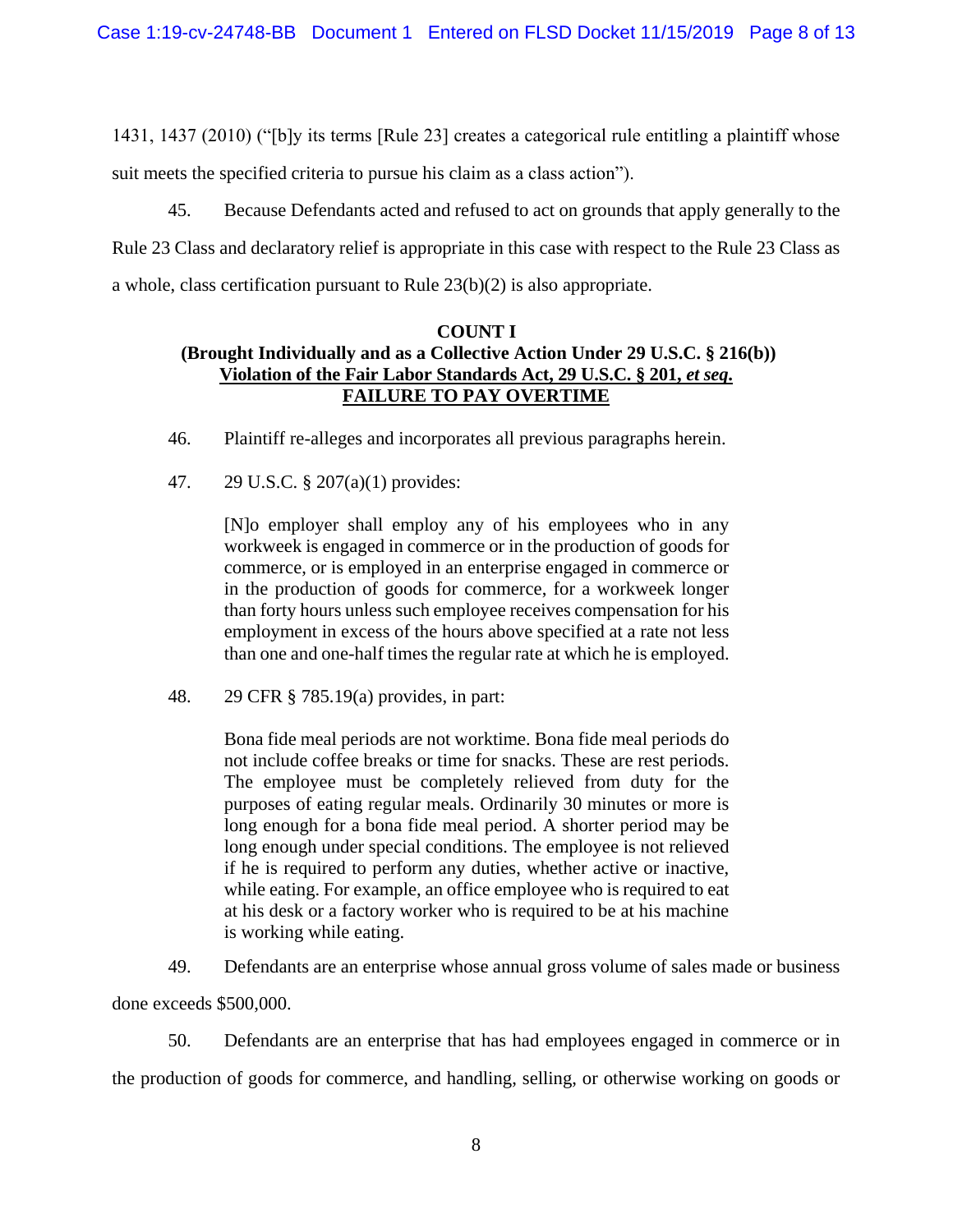materials that have been moved in or produced for commerce.

51. Plaintiff and other FLSA Collective Members worked many workweeks in excess of 40 hours within the last three years.

52. In many weeks, the work Plaintiff and other members of the FLSA Collective performed before and after their scheduled shifts and/or during their meal breaks occurred in excess of forty (40) hours in a workweek, and thus should have been compensated at time-and-ahalf of their regular rates of pay, but was not.

53. Defendants' failure to pay Plaintiff and other FLSA Collective members overtime wages was knowing and willful. Defendants knew that their policies resulted in Plaintiff and FLSA Collective members not being paid for time spent working outside of their scheduled shift, and Defendants could have properly compensated them for such work, but did not. *See* 29 U.S.C. § 255(a) ("[A] cause of action arising out of a willful violation [of the FLSA] may be commenced within three years....").

54. Defendants' failure to pay Plaintiff and other FLSA Collective members overtime was not done in good faith, or in conformity with or in reliance on any written administrative regulation, order, ruling, approval, or interpretation by the U.S. Department of Labor and/or any state department of labor, or any administrative practice or enforcement policy of such departments.

55. The FLSA, 29 U.S.C. § 216(b), provides that as a remedy for a violation of the Act, an employee is entitled to his or her unpaid wages (and unpaid overtime if applicable) plus an additional equal amount in liquidated damages (double damages), plus costs and reasonable attorneys' fees.

56. Defendants are in possession and control of necessary documents and information from which Plaintiff would be able to precisely calculate damages.

57. As a result of Defendants' uniform and common policies and practices described above, Plaintiff and the FLSA Collective members were illegally deprived of overtime wages earned, in such amounts to be determined at trial, and are entitled to recovery of such total unpaid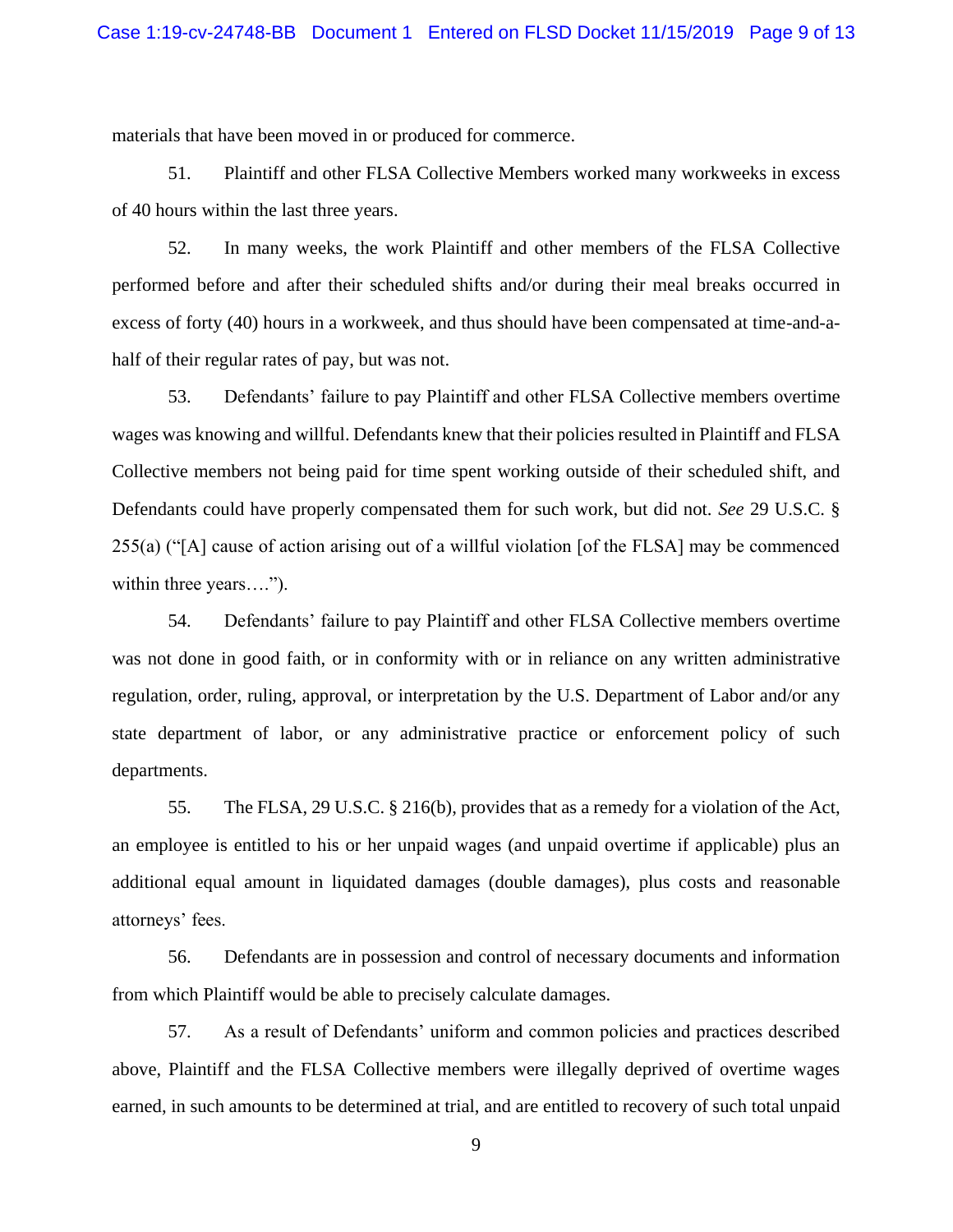amounts, liquidated damages, reasonable attorneys' fees, costs and other compensation pursuant to 29 U.S.C § 216(b).

# **COUNT II (Brought Individually and as a Class Action Under Rule 23) WARN Act FAILURE TO PROVIDE NOTICE**

58. Plaintiff re-alleges and incorporates all previous paragraphs herein.

59. Defendants are an "employer" Plaintiff and the other members of the WARN Act Class, for purposes of the WARN Act.

60. Defendants employed 100 or more full-time employees.

61. In August 2019, Defendants laid off over 2000 full-time employees at its Homestead, Florida shelter.

62. On or around October 25, 2019, Defendants laid off another approximately 2000 fulltime employees at its Homestead, Florida shelter, including Plaintiff.

63. The employees Defendants laid off amounted to all of the shelter's full-time employees.

64. The layoffs qualify as a "mass layoff" and/or a "plant closing" for purposes of the WARN Act. *See* 29 U.S.C. § 2101(a)(3).

65. Defendants' actions at the Homestead, Florida shelter resulted in Plaintiff and the other members of the WARN Act Class suffering an "employment loss" as that term is defined by the WARN Act (29 U.S.C. § 2101(a)(6)) for at least 33% of its workforce, and at least 50 of its employees, excluding (a) employees who worked less than six of the twelve months prior to the date WARN notice was required to be given and (b) employees who worked an average of less than 20 hours per week during the 90-day period prior to the date WARN notice was required to be given.

66. Pursuant to the WARN Act, Defendants were required to provide 60 days prior written notice of the layoff, or notice as soon as practicable, to the affected employees, on their representative, explaining why the sixty (60) day prior notice was not given.

67. Defendants failed to give Plaintiff and other WARN Act Class members notice at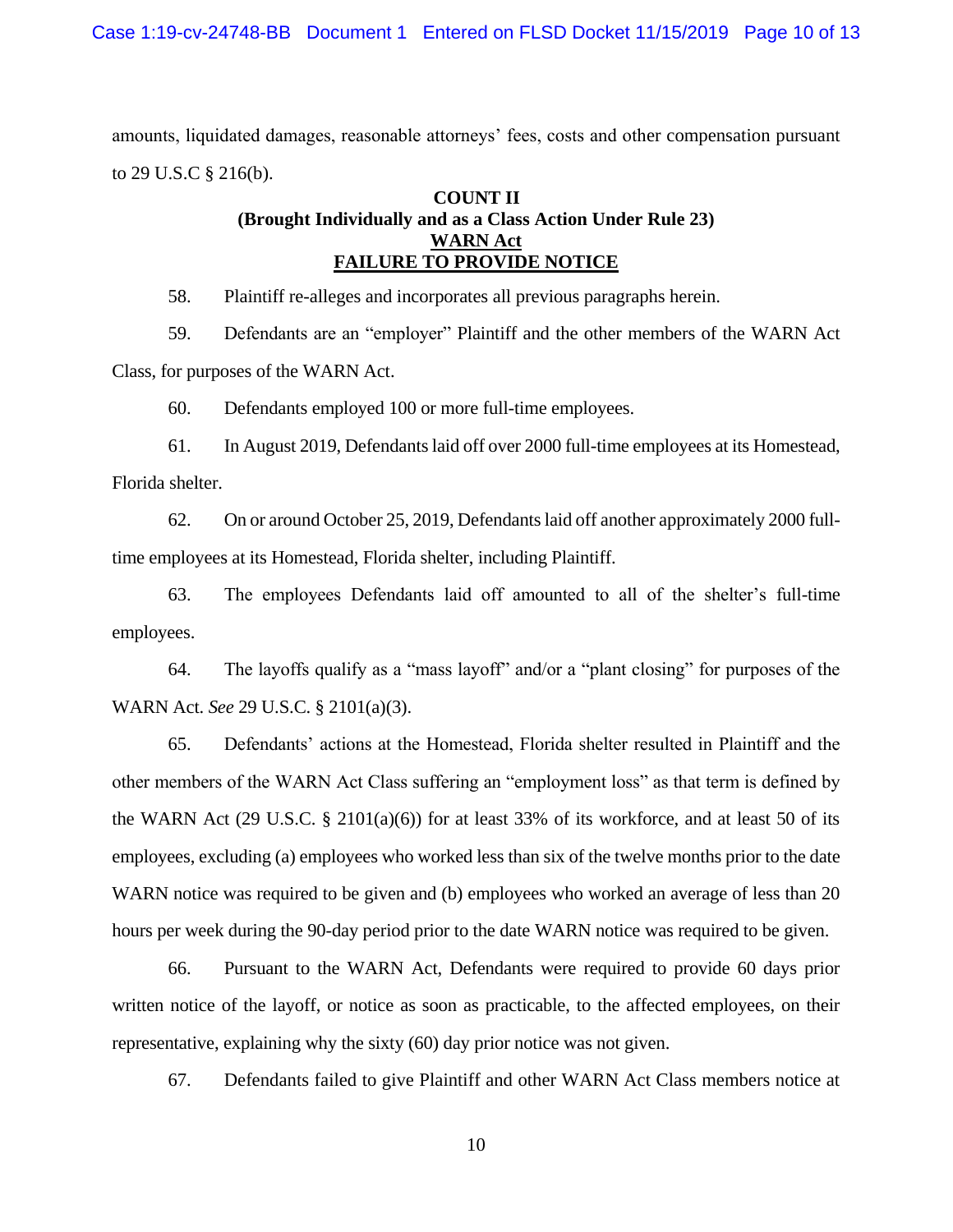least sixty (60) days prior laying them off, in violation of the WARN Act.

68. Defendants failed to pay the Plaintiff and other WARN Act Class members their respective wages, salary, commissions, bonuses, accrued holiday pay vacation which would have accrued for sixty (60) days following their respective layoff without notice and failed to make 401(k) contributions and provide them with health insurance coverage and other employee benefits.

69. The Plaintiff and each of the WARN Act Class members who were employed by the Defendants' layoffs at the Homestead, Florida shelter were "affected employees" as defined by the WARN Act.

70. The Plaintiff and each of the WARN Act Class members are "aggrieved employees" of the Defendants as that term is defined by the WARN Act.

71. As a result of the Defendants' failure to pay wages, benefits and other monies as asserted, the Plaintiff and WARN Act Class members were damaged in an amount equal to the sum of the members' unpaid wages, accrued holiday pay, accrued vacation pay, accrued sick leave pay and benefits which would have been paid for a period of sixty (60) calendar days after the date of their layoff.

#### **RELIEF REQUESTED**

WHEREFORE, Plaintiff, Sisy Orobitg, requests an entry of an Order the following relief:

- a. Certifying this case as a collective action in accordance with 29 U.S.C. § 216(b) with respect to the FLSA overtime claims set forth herein (Count I);
- b. Certifying this action as a class action (for the Rule 23 Class) pursuant to Rule  $23(b)(2)$  and  $(b)(3)$  with respect to Plaintiff's WARN Act claims (Count II);
- c. Ordering Defendants to disclose in computer format, or in print if no computer readable format is available, the names and addresses of all FLSA Collective members and WARN Act Class members, and permitting Plaintiff to send notice of this action to all those similarly situated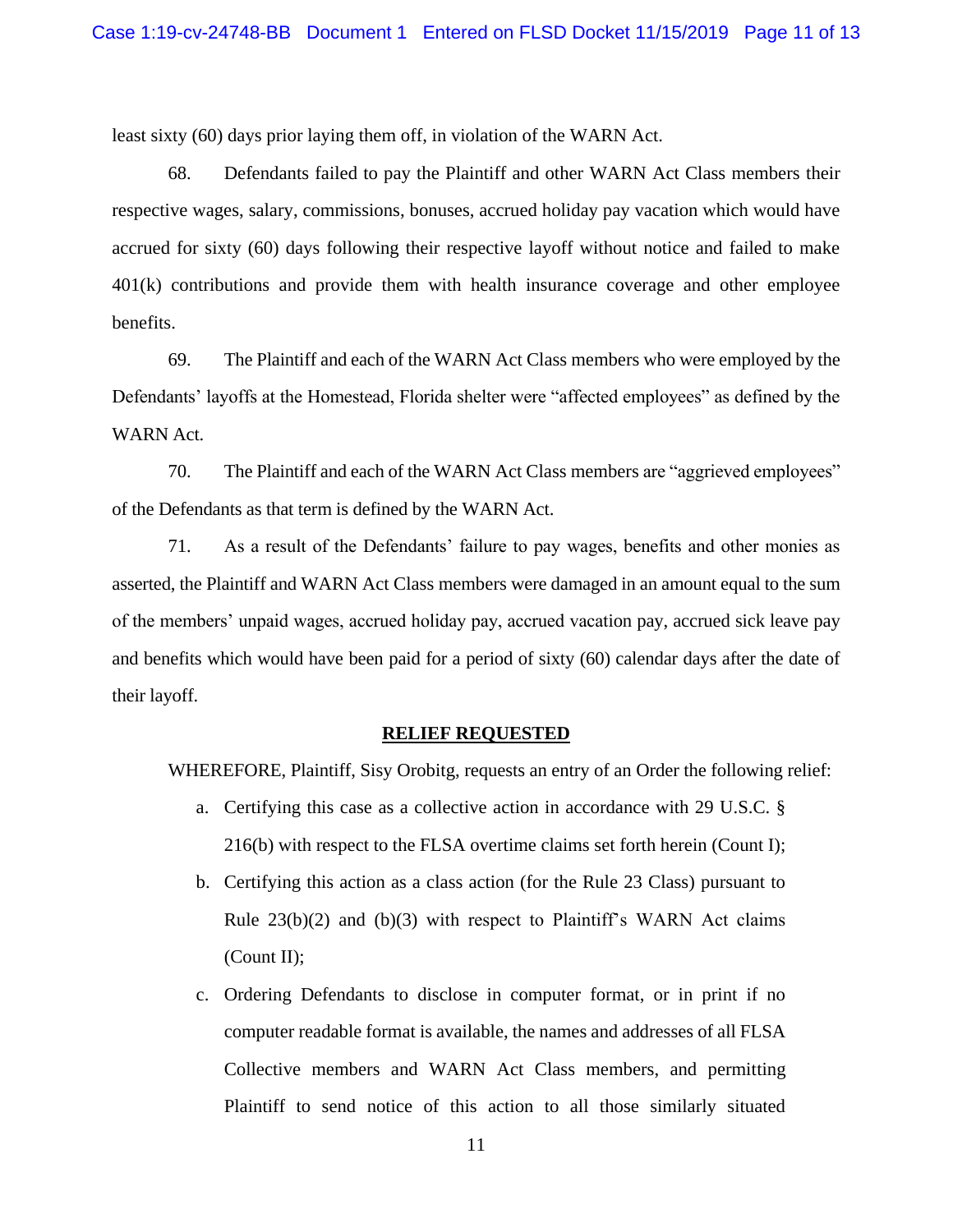individuals, including the publishing of notice in a manner that is reasonably calculated to apprise the class members of their rights by law to join and participate in this lawsuit;

- d. Designating Plaintiff as the representative of the WARN Act Class, and undersigned counsel as Class counsel for the same;
- e. An incentive award for the Plaintiff for serving as representative of the FLSA Collective and WARN Act Class in this action;
- f. Declaring Defendants willfully violated the FLSA and the Department of Labor's attendant regulations as cited herein;
- g. Declaring Defendants violated the WARN Act and that said violations were intentional, willfully oppressive, fraudulent and malicious;
- h. Granting judgment in favor of Plaintiff and against Defendants and awarding Plaintiff and the FLSA Collective and WARN Act Class the full amount of damages and liquidated damages available by law;
- i. Awarding reasonable attorneys' fees and costs incurred by Plaintiff in this action as provided by statute;
- j. Awarding pre- and post-judgment interest to Plaintiff on these damages; and
- k. Awarding such other and further relief as this Court deems appropriate.

## **JURY DEMAND**

Plaintiff, Sisy Orobitg, individually and on behalf of all others similarly situated, by and through her attorneys, hereby demands a trial by jury pursuant to Rule 38 of the Federal Rules of Civil Procedure and the court rules and statutes made and provided with respect to the above entitled claims.